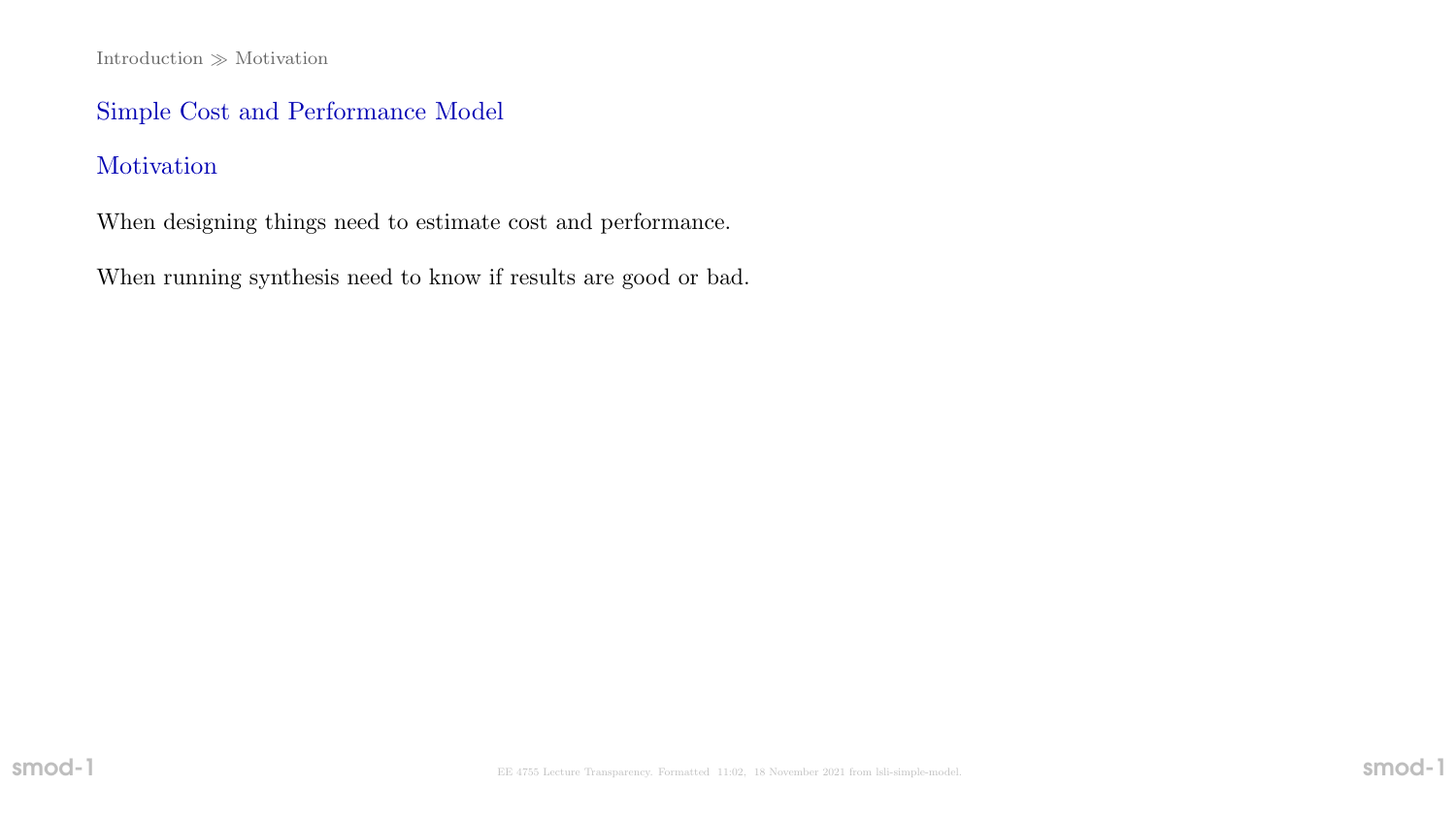$Introduction \gg Simple Models$  Goals

#### Simple Models Goals

Choose between design alternatives.

Characterize a particular design approach.

The models will be used throughout the semester.

#### Simple Model Non-Goals

The simple model  $\ldots$ 

. . . is not suitable for approximating post-synthesis cost and performance.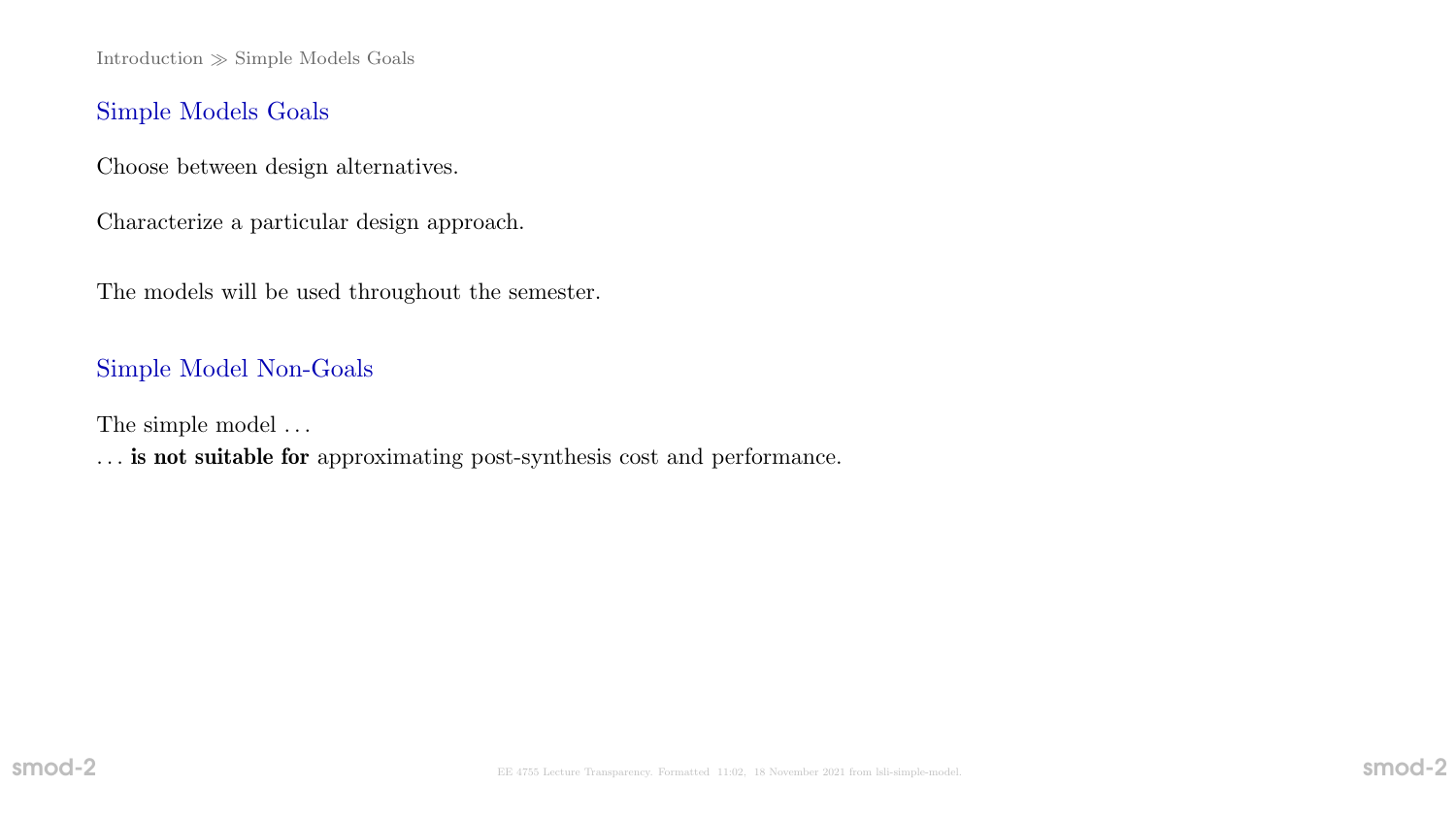$Introduction \gg Practice$  Problems

Practice Problems

### Problems based on the material in these slides.

2019 Homework 3. (Analysis of a shift/add module and a recursive multiply module.)

2016 Final Exam Problem 2b and Problem 4 (greedy and fcfs fit).

2017 Final Exam Problem 3. (Two variations on a module.)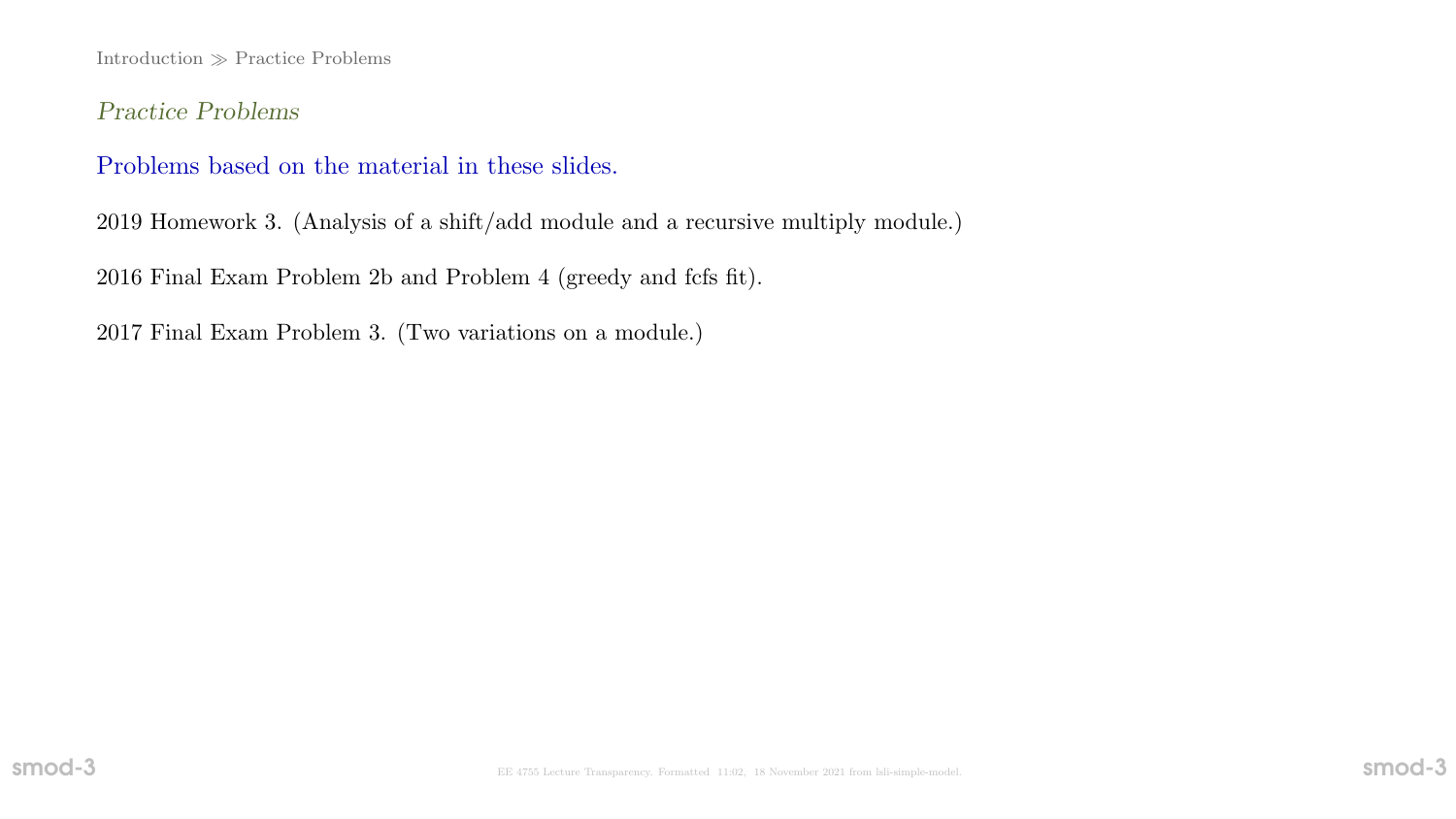Model Definition  $\gg$  Simple Cost Model  $\gg$  Base Costs

# The Simple Cost Model

Simple Model Base Costs

2-input AND gate:  $1 u_c$ . (One unit of cost.)

2-input OR gate:  $1 u_c$ .

NOT gate:  $0 u_c$ . (Zero cost.)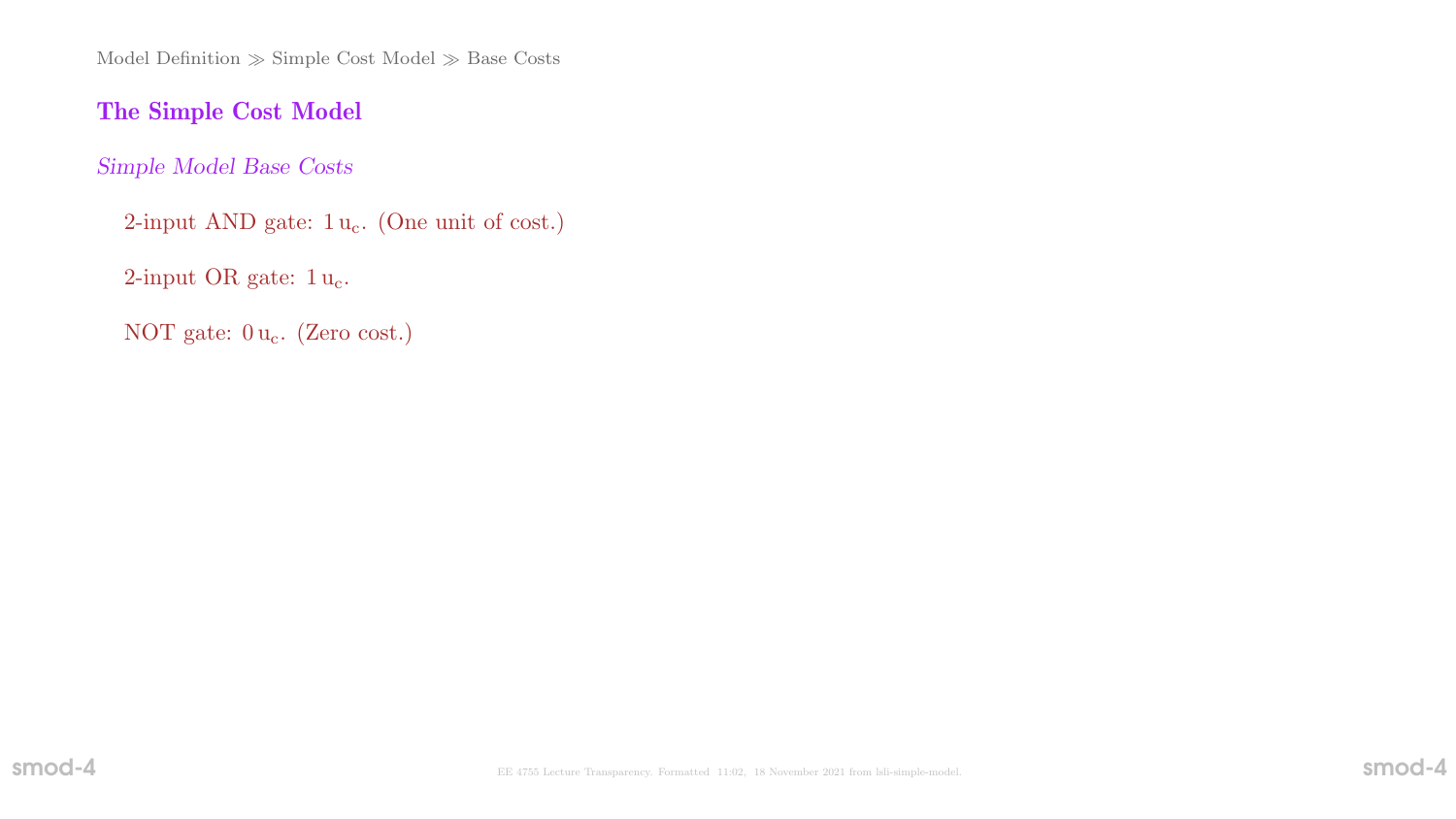Model Definition  $\gg$  Simple Cost Model  $\gg$  Derived Costs

#### Simple Model Derived Costs

Based on equivalent circuit using gates above.

E.g., cost of n-input OR gate:  $(n-1)u_c$ .

E.g., cost of n-input AND gate:  $(n-1)u_c$ .

E.g., cost of a 2-input XOR gate is  $3u_c$ .

E.g., cost of an edge-triggered flip-flop is  $7u_c$ .

E.g., cost of a w-bit edge-triggered register is  $7w u_c$ .

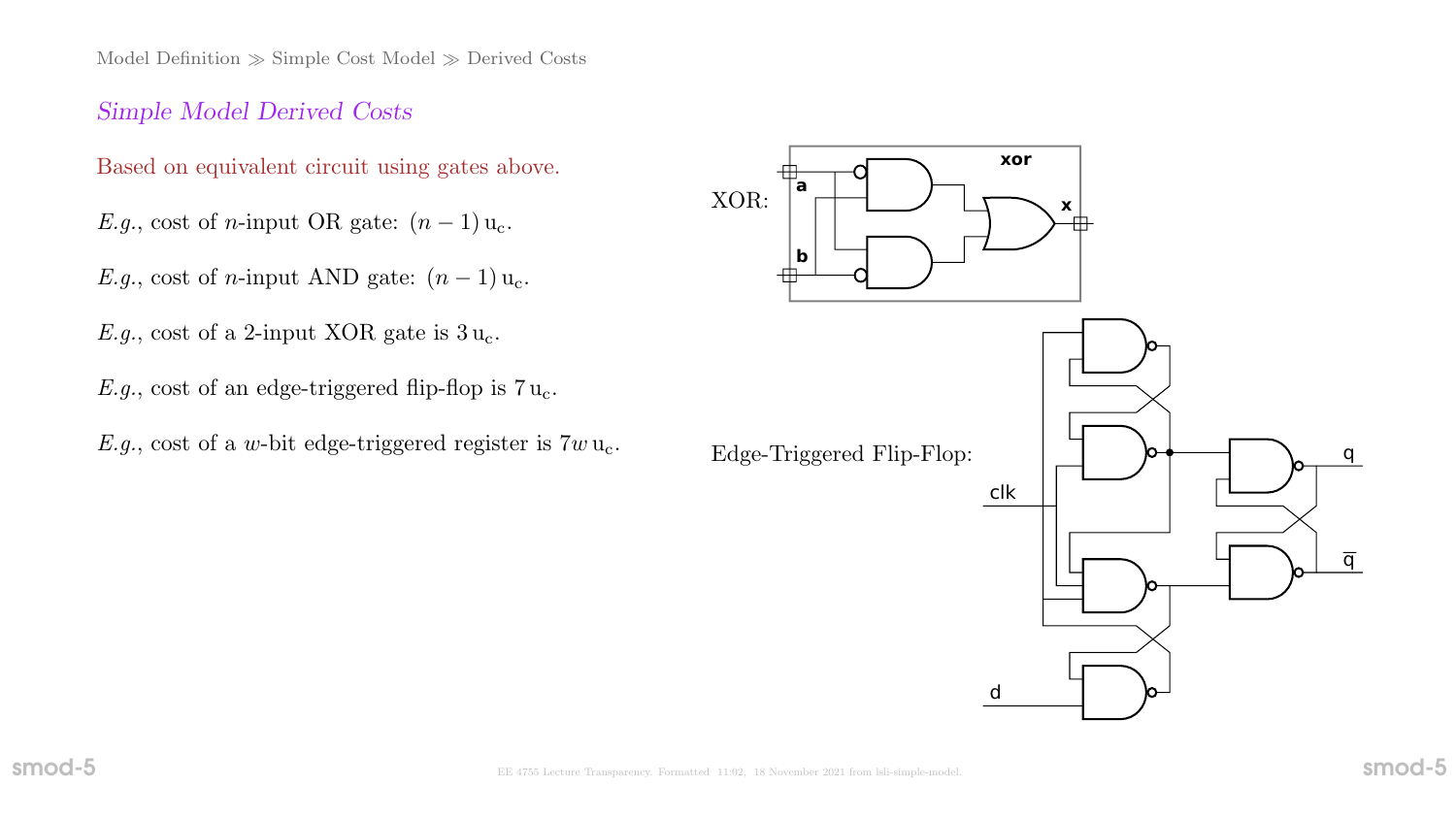Model Definition  $\gg$  Simple Cost Model  $\gg$  Cost Examples

#### Simple Examples:

A 2-input AND gate: cost is  $1 u_c$ .

A 10-input OR gate: cost is  $9 u_c$ .

A 1-input OR gate: cost is  $0 u_c$ . Yes, it's free!



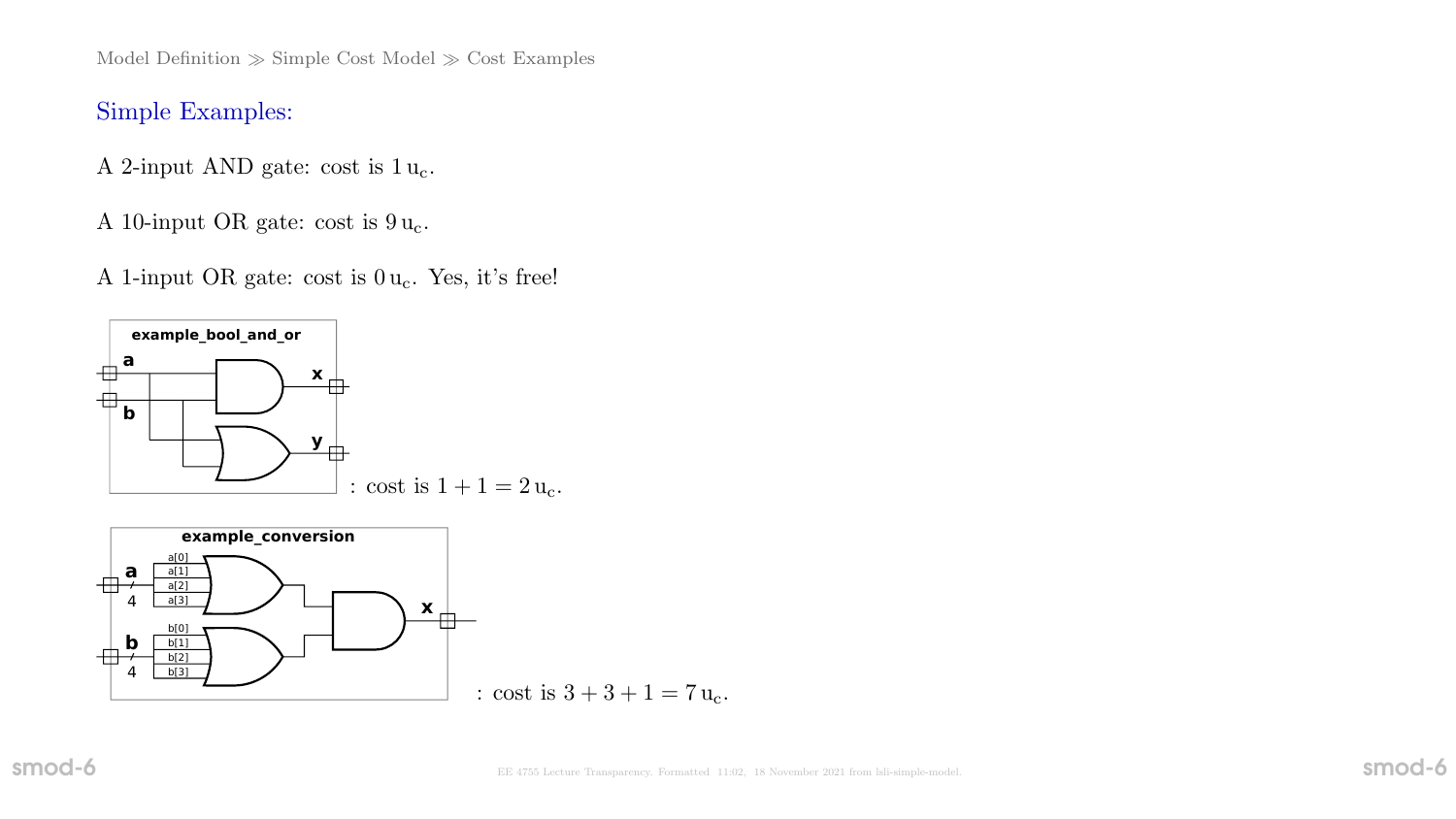$Model$  Definition  $\gg$  Simple Performance Model

#### The Simple Performance Model

The Simple Performance Model Base Delays

 $2$ -input AND gate:  $1u_t$  (One time unit.)

2-input OR gate:  $1u_t$ .

NOT gate:  $0 u_t$ .

The Simple Performance Model Derived Delays

Based on equivalent circuit using gates above.

E.g., delay of a 2-input XOR gate:  $2u_t$ .

E.g., delay of *n*-input OR gate:  $\lceil \lg n \rceil u_t$ .

E.g., delay of n-input AND gate:  $\lceil \lg n \rceil u_t$ .

E.g., delay of an edge-triggered flip-flop is  $6u_t$ .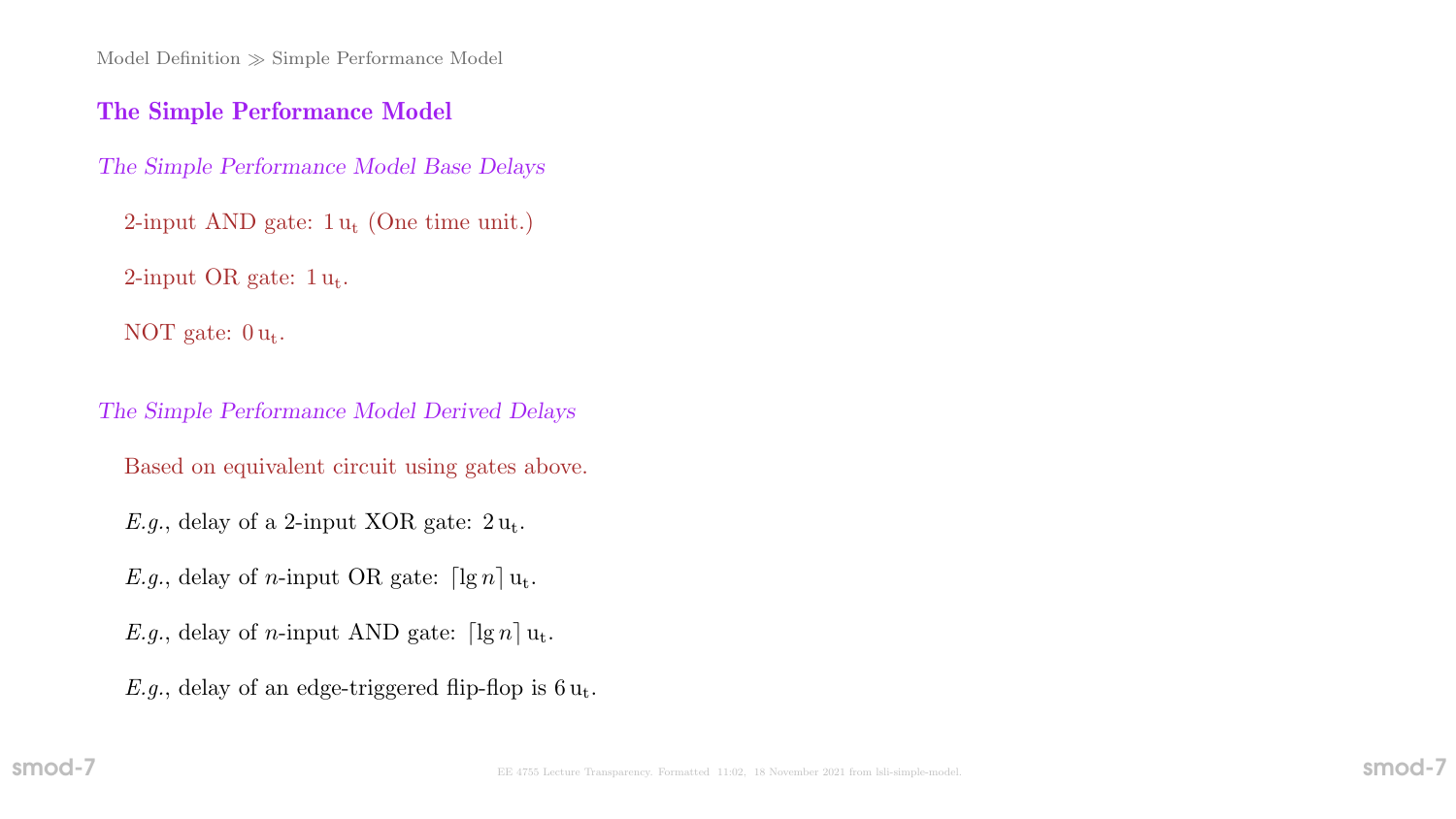# Multiplexors



Cost,  $3 u_c$ . Delay,  $2 u_t$ .

A 2-input, w-bit mux:

This is equivalent to w copies of the mux above.

Cost,  $3w u_c$ . Delay,  $2 u_t$ .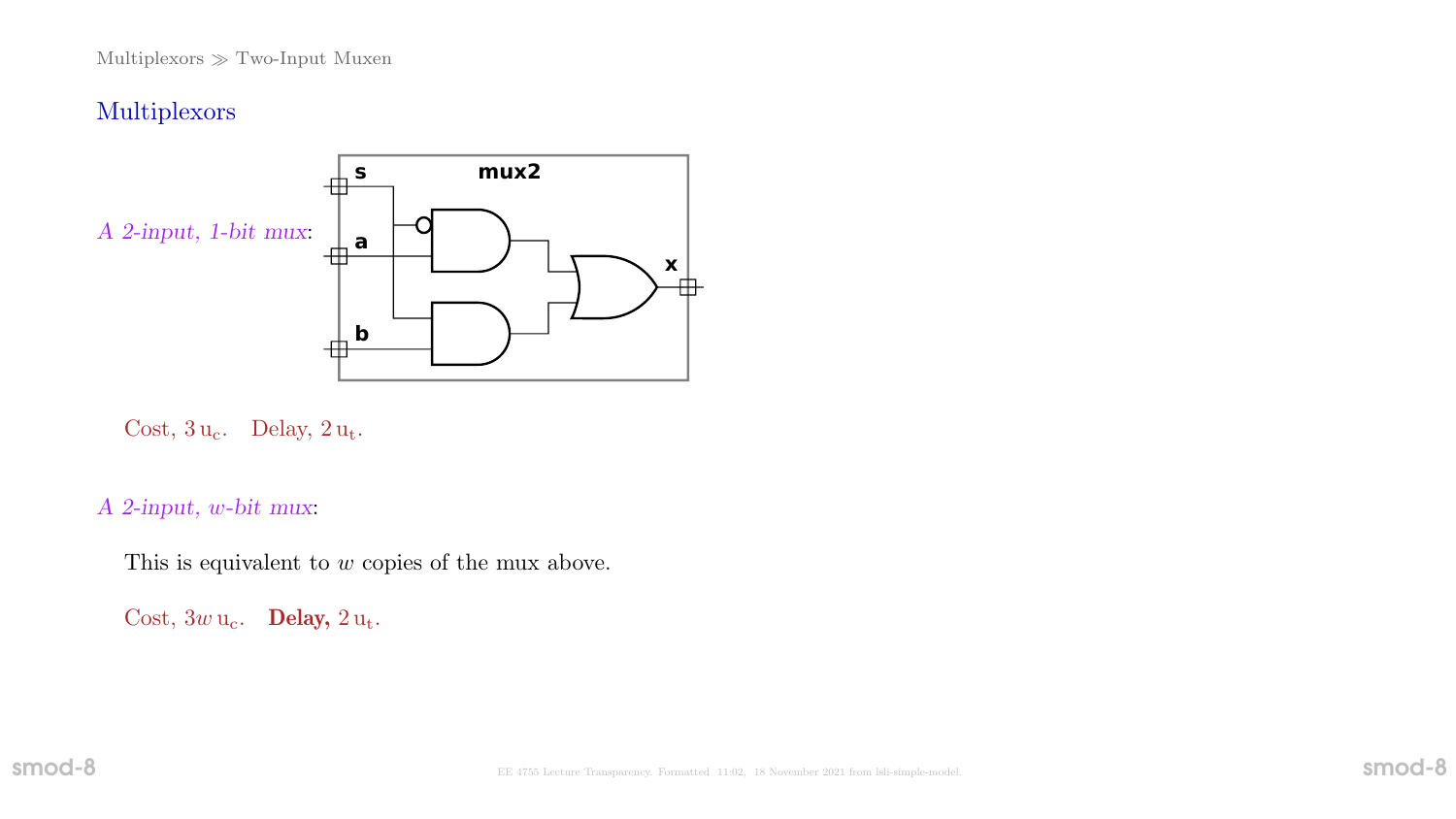Multiplexors  $\gg$  n-Input, w-Bit Tree Mux An *n*-input, *w*-bit mux, tree implementation:

#### Constructed from 2-input multiplexors.

Illustration is for  $n = 8$ .

The path from the selected input ...

- ... is through  $\lceil \lg n \rceil$  2-input muxen ...
- ... through 3 for illustrated size,  $n = 8$ .

The number of muxen connected to select bit  $i...$  $\ldots$  is  $n/2^{i+1}$  for  $0 \geq i < \lceil \lg n \rceil \ldots$ . . . for illustrated size 2 muxen connect to bit 1.

# Cost Computation

Total number of 2-input muxen . . .

 $\ldots \sum_{i=0}^{\lg n-1} n/2^{i+1} = n-1 \ldots$ . . . for illustrated mux, 7 2-input muxen.

Total cost:  $3w(n-1)$ . Total Delay:  $2\lceil \lg n \rceil$ .

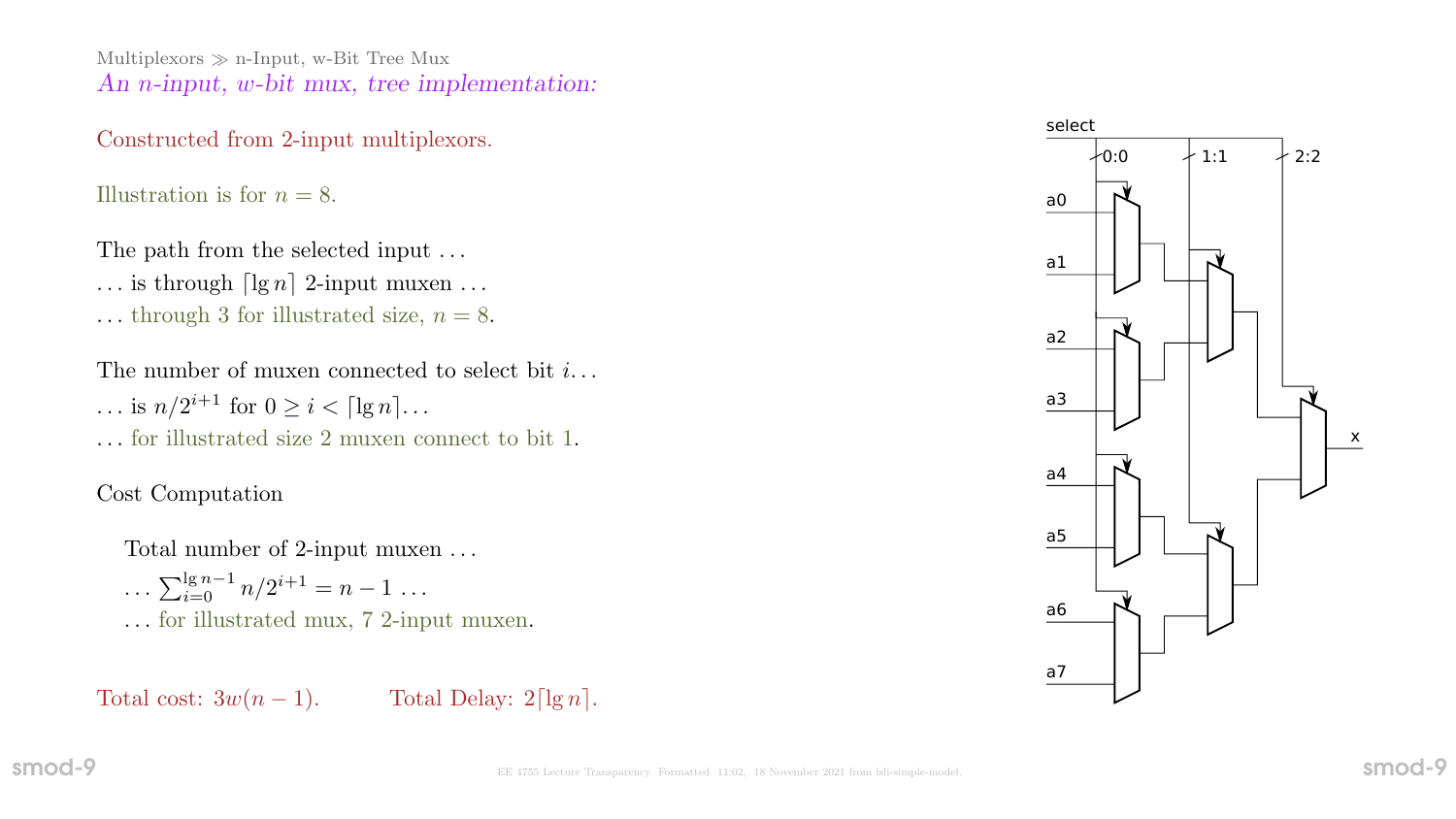Equality Comparison

Equality Comparison  $(a == b)$ 

Output is  $1$  iff w-bit inputs are equal.

Assume w is a power of 2.

Cost Computation

XOR Gates: 3w.

Reduction tree of AND gates:  $\sum_{i=1}^{\lg w} w/2^i = w - 1.$ 

Total Cost:  $4w - 1 \approx 4w$ .

Delay Computation

XOR Gates: 2.

Reduction Tree:  $lg w$ .

Total Delay:  $2 + \lg w \approx \lg w$ .

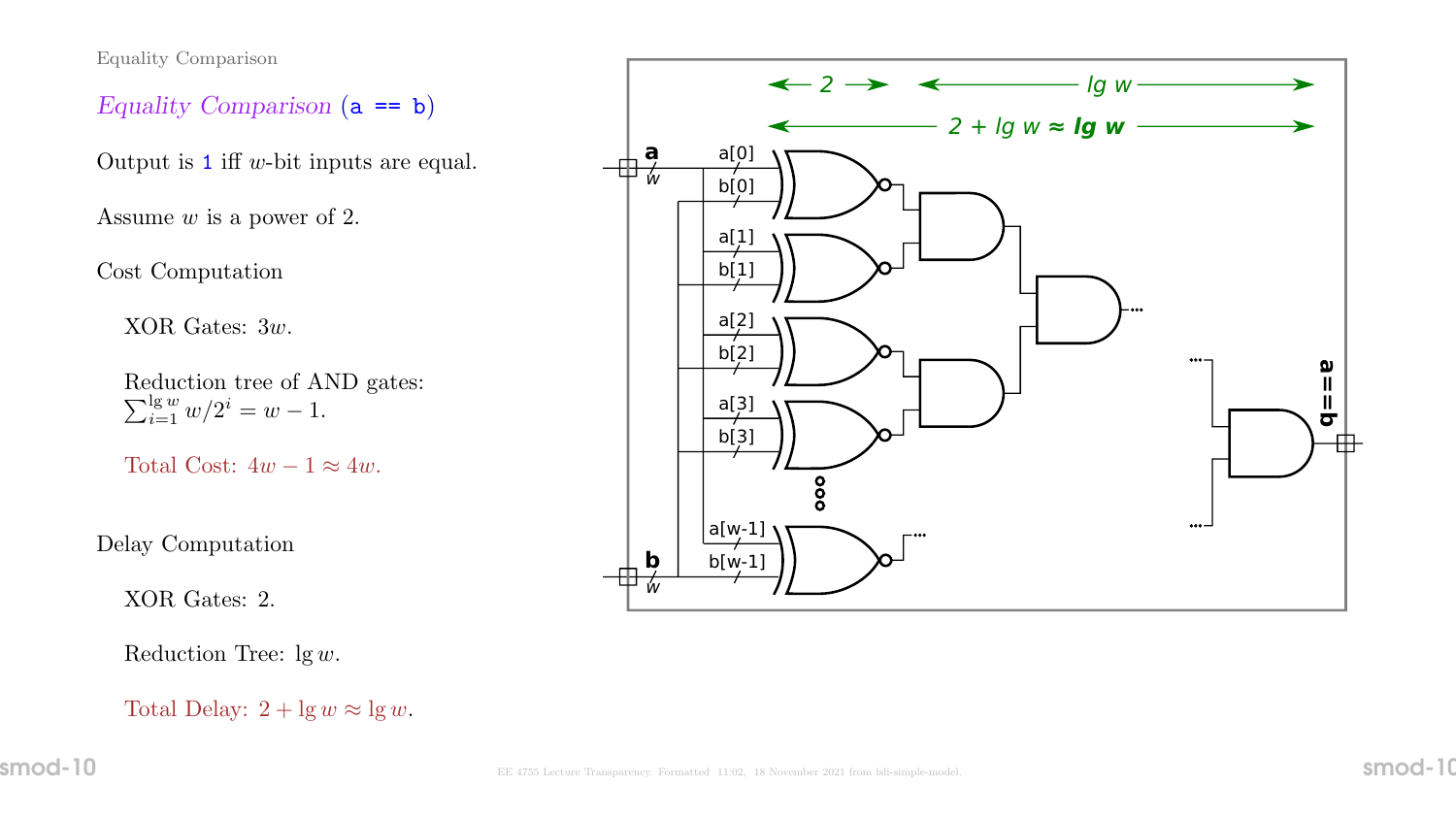### Binary Full Adder Constructions

Prerequisite

If necessary, review material on binary half and full adders and ripple adders.

For example, Brown and Vranesic 3rd Edition Section 3.2.

You should either remember the circuits for BFAs and BHAs ... . . . or be able to effortlessly derive them using a truth table.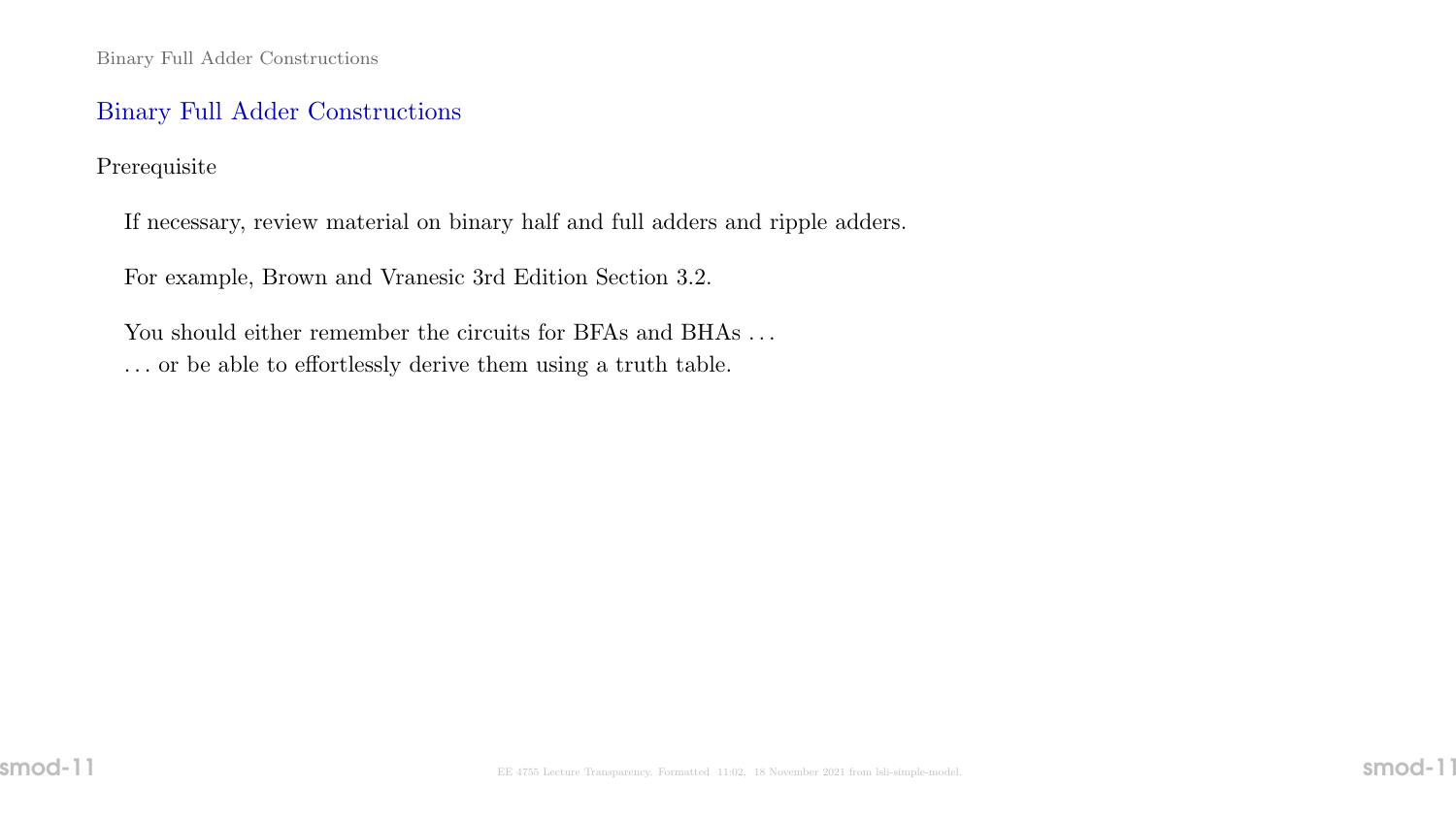Binary Full Adder Constructions

## Material in this Section

Binary Full Adder (BFA)

Ripple Adder

Magnitude (Greater Than, Less Than, etc.)

Cascaded Ripple Units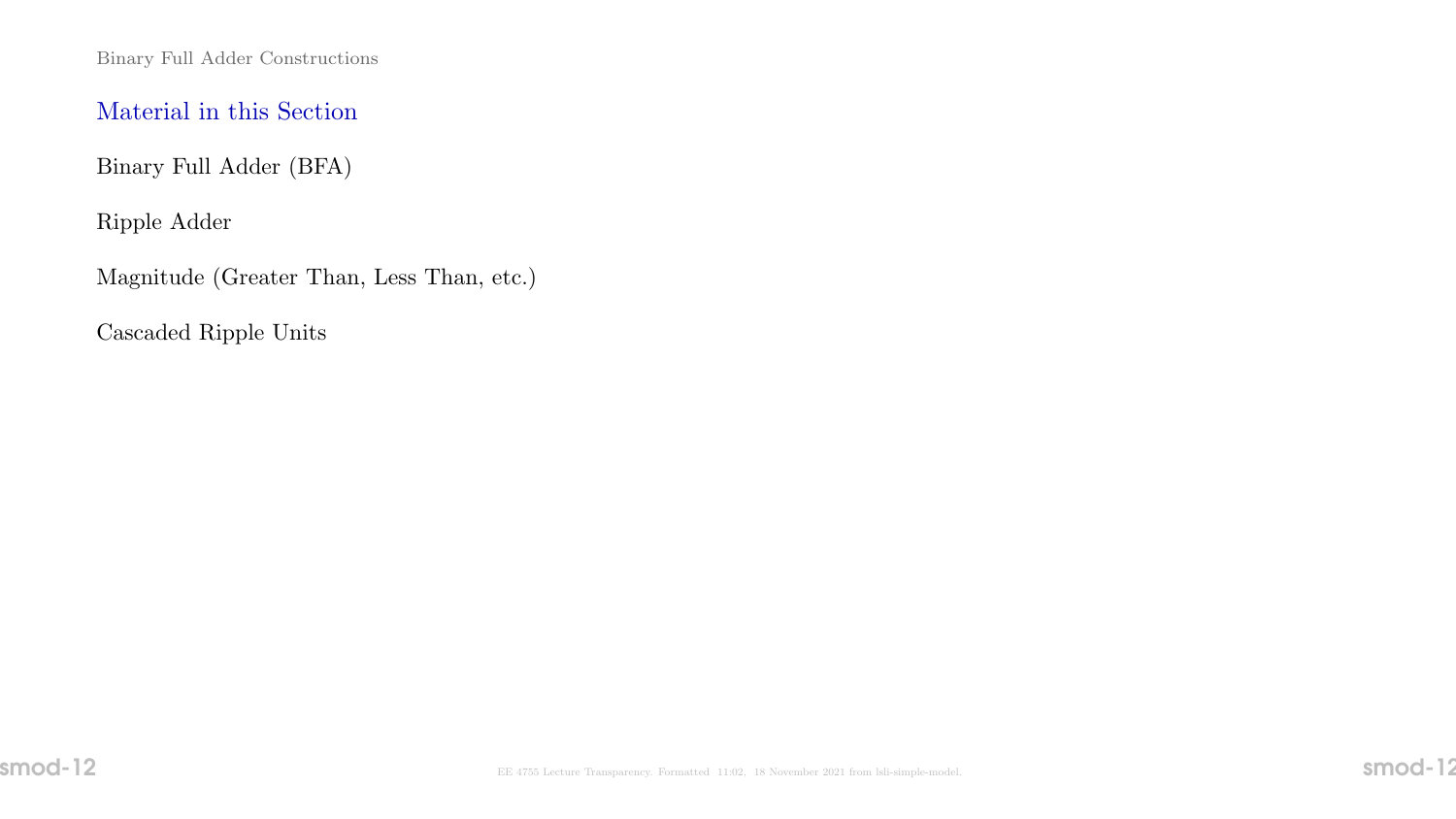Binary Full Adder Constructions  $\gg$  Binary Full Adder

## Binary Full Adder Implementation

Fast BFA

Cost Computation

Two XOR, 3 AND:  $2 \times 3 + 3 = 9$ u<sub>c</sub>

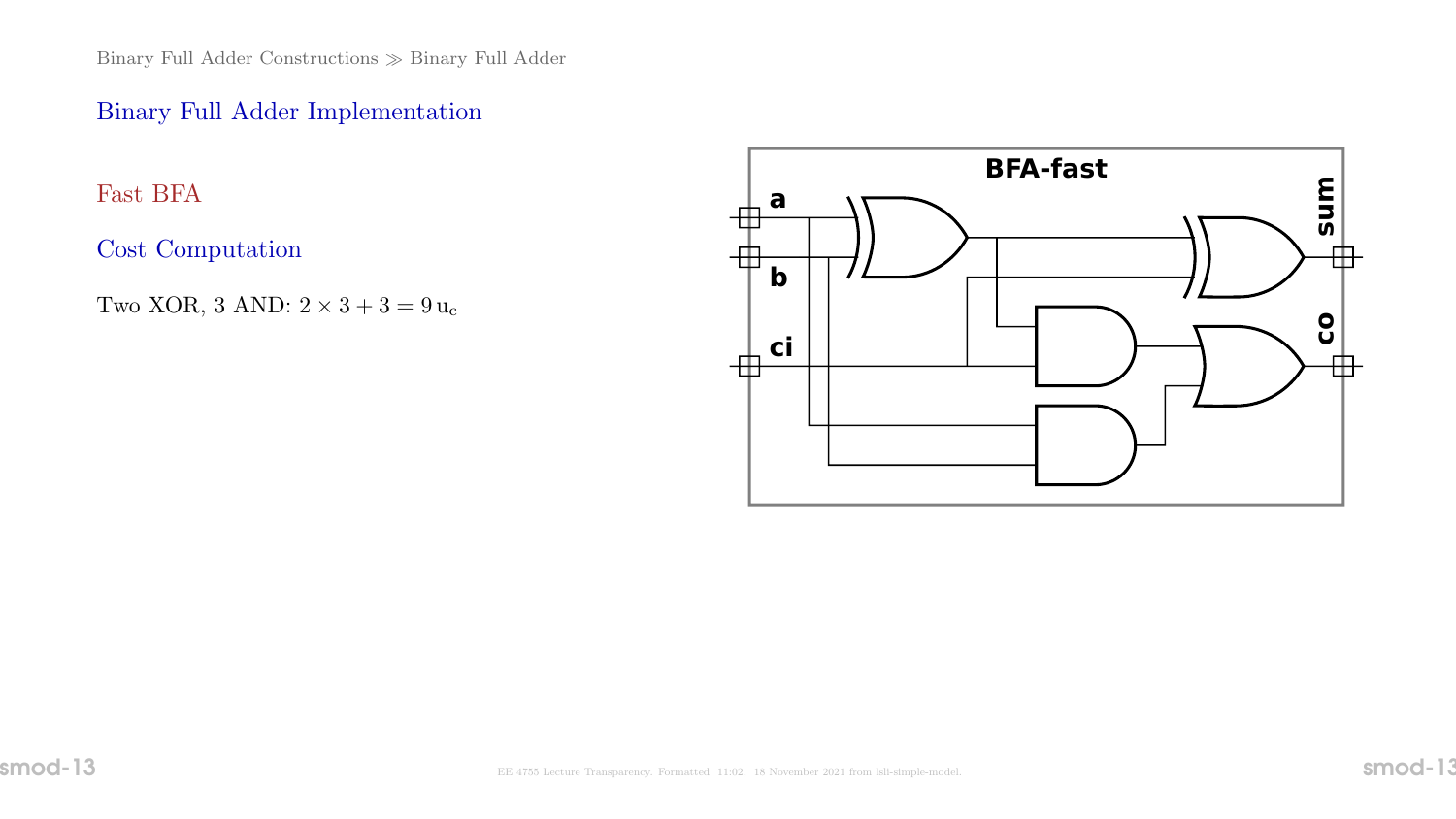Fast BFA

Delay: Any input to any output.

See Path I and. . . . . . purple labels in diagram.

Delay:  $4 u_t$ 

Delay: ci to co.

This delay is useful when **a** and **b** arrive earlier than **ci**.

See Path II and green labels in diagram.

Delay:  $2u_t$ 

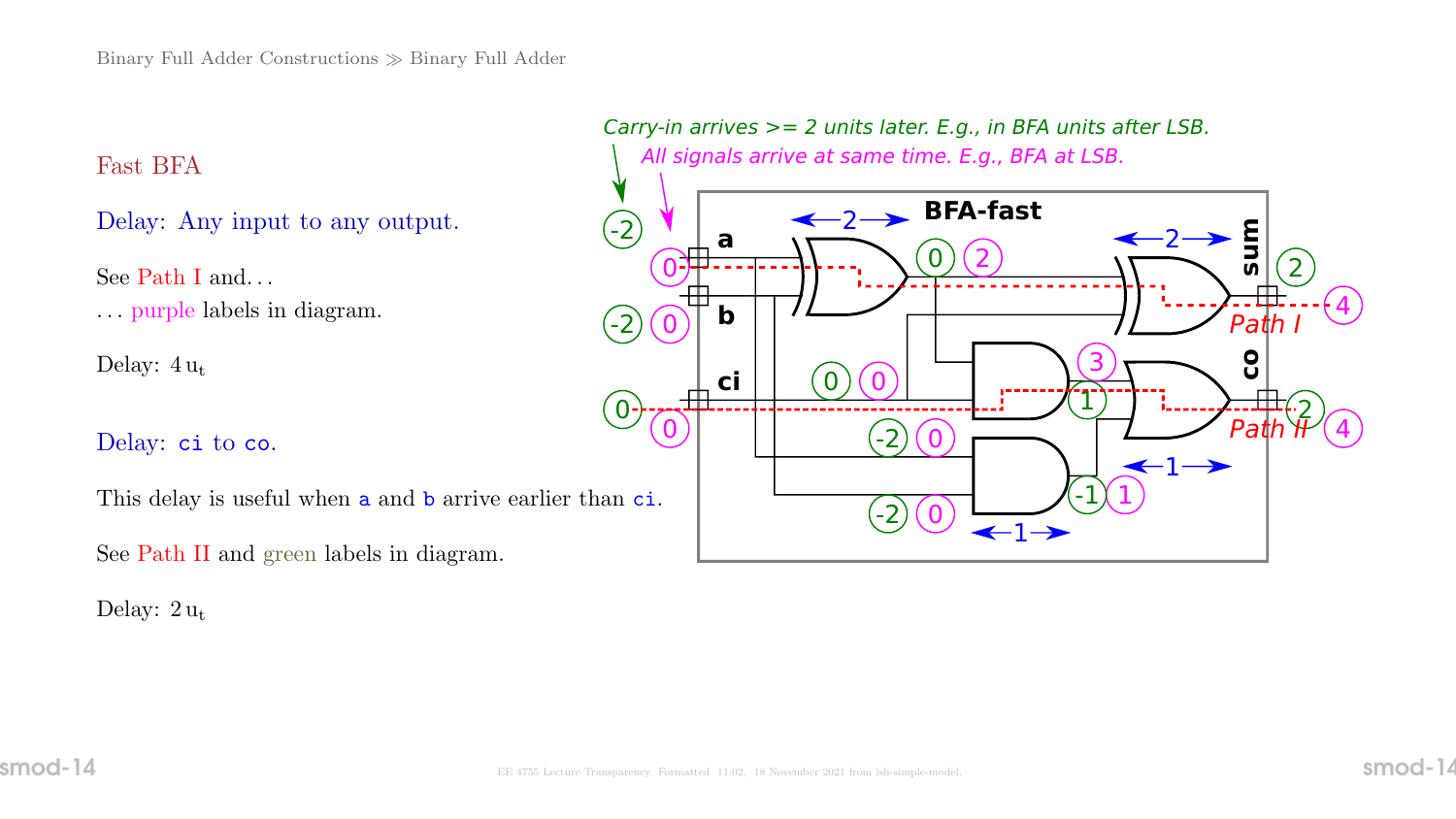# w-Bit Ripple Adder



Cost Computation: Cost of  $w$  BFAs:  $9w$  u<sub>c</sub>

Delay Computation

See critical path (in red) in diagram.

Delay:  $2(w + 1) \approx 2w$ .

 $\mathsf{smod}\text{-}15$  Smod- $\mathsf{l}$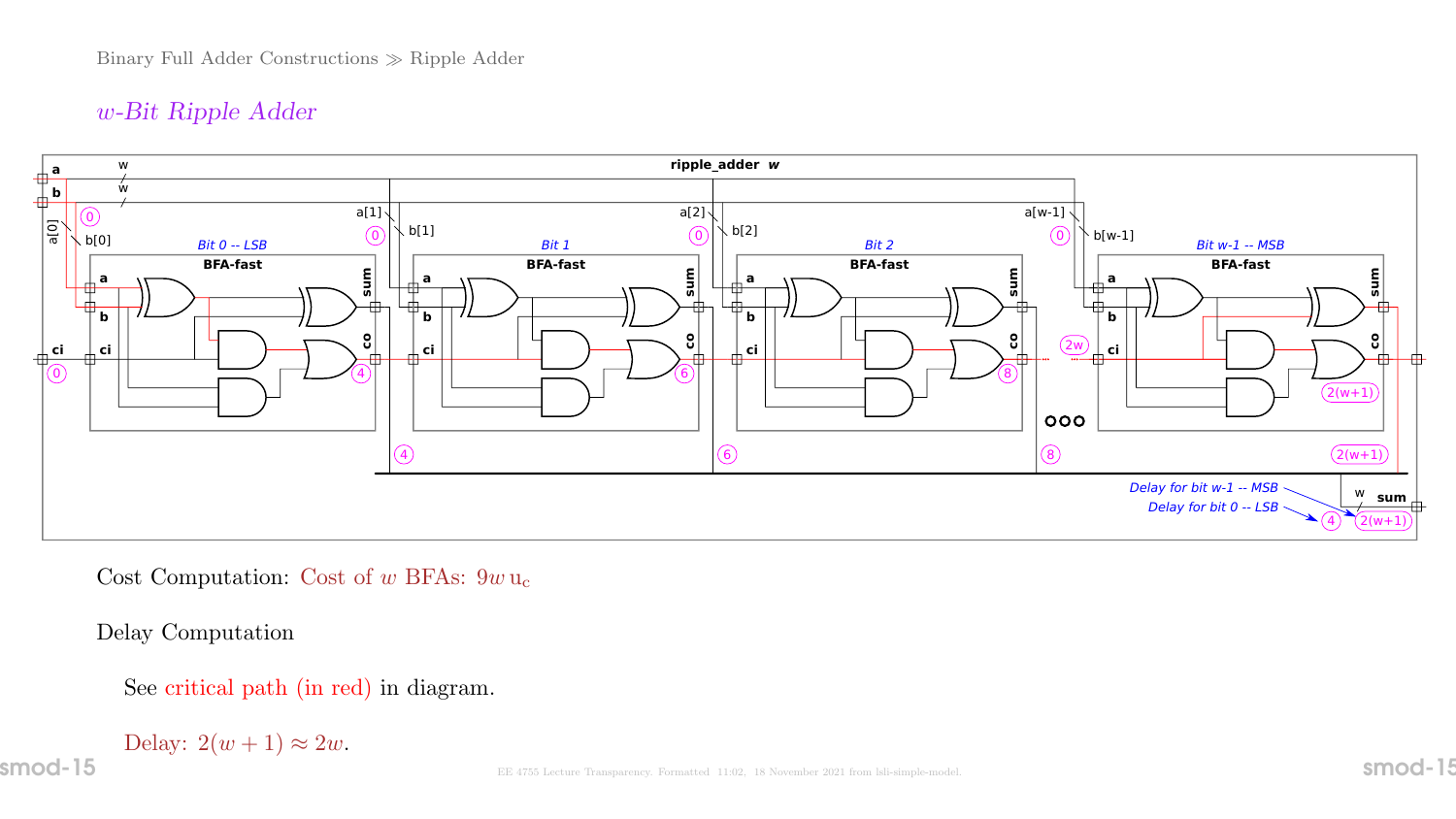# w-Bit Ripple Subtractor



Cost and delay are slightly less due to constant carry in.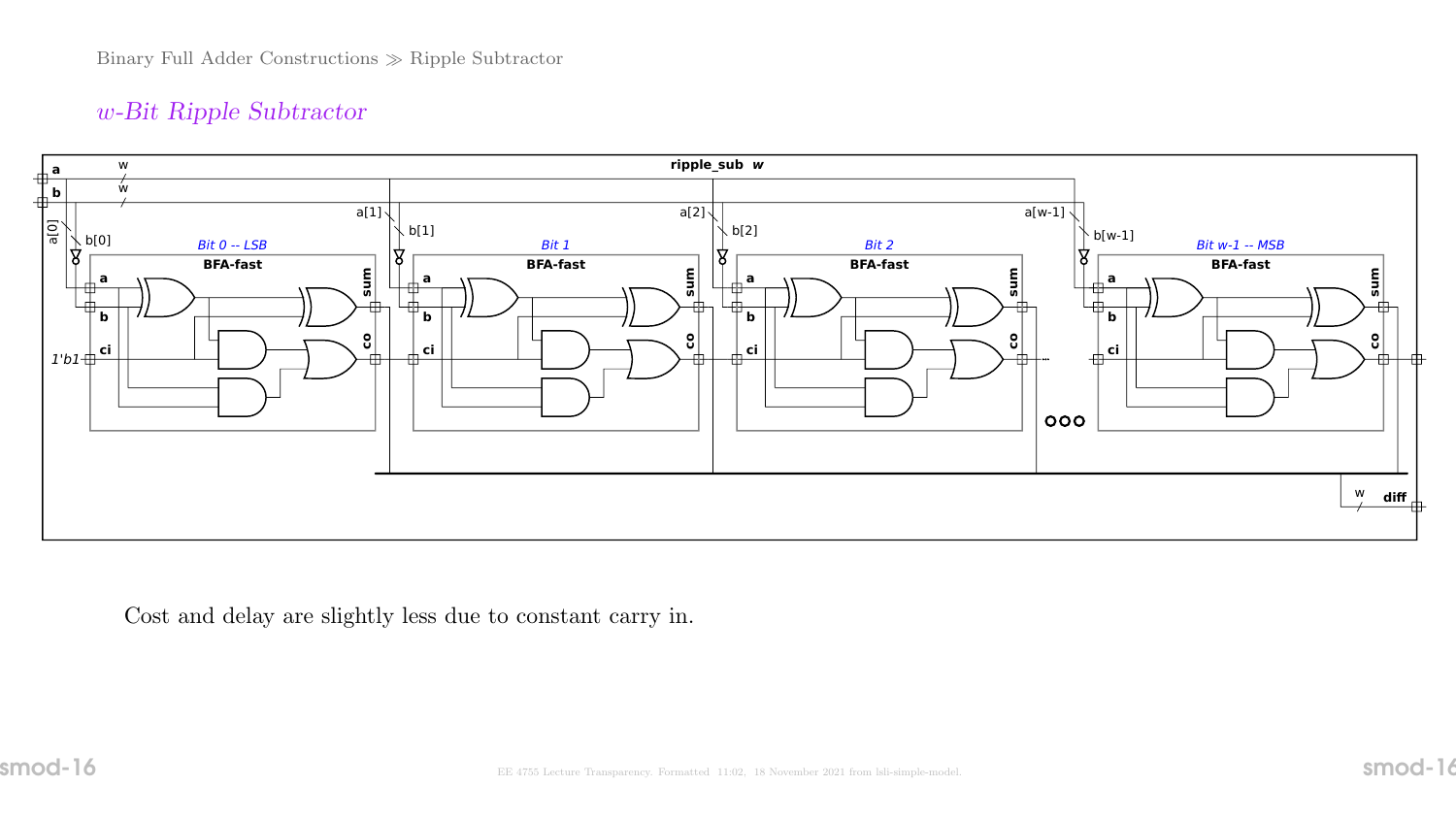Binary Full Adder Constructions Integer Magnitude Comparison

#### Integer Magnitude Comparison

For comparisons like  $a < b$ .

Implementation:

Compute  $a - b$  and check whether result negative.

If carry out of MSB is 0 then  $a - b < 0$  and so  $a < b$  is true.

Omit sum hardware in BFA, and replace remaining XOR with an OR.

See the illustration on the next page.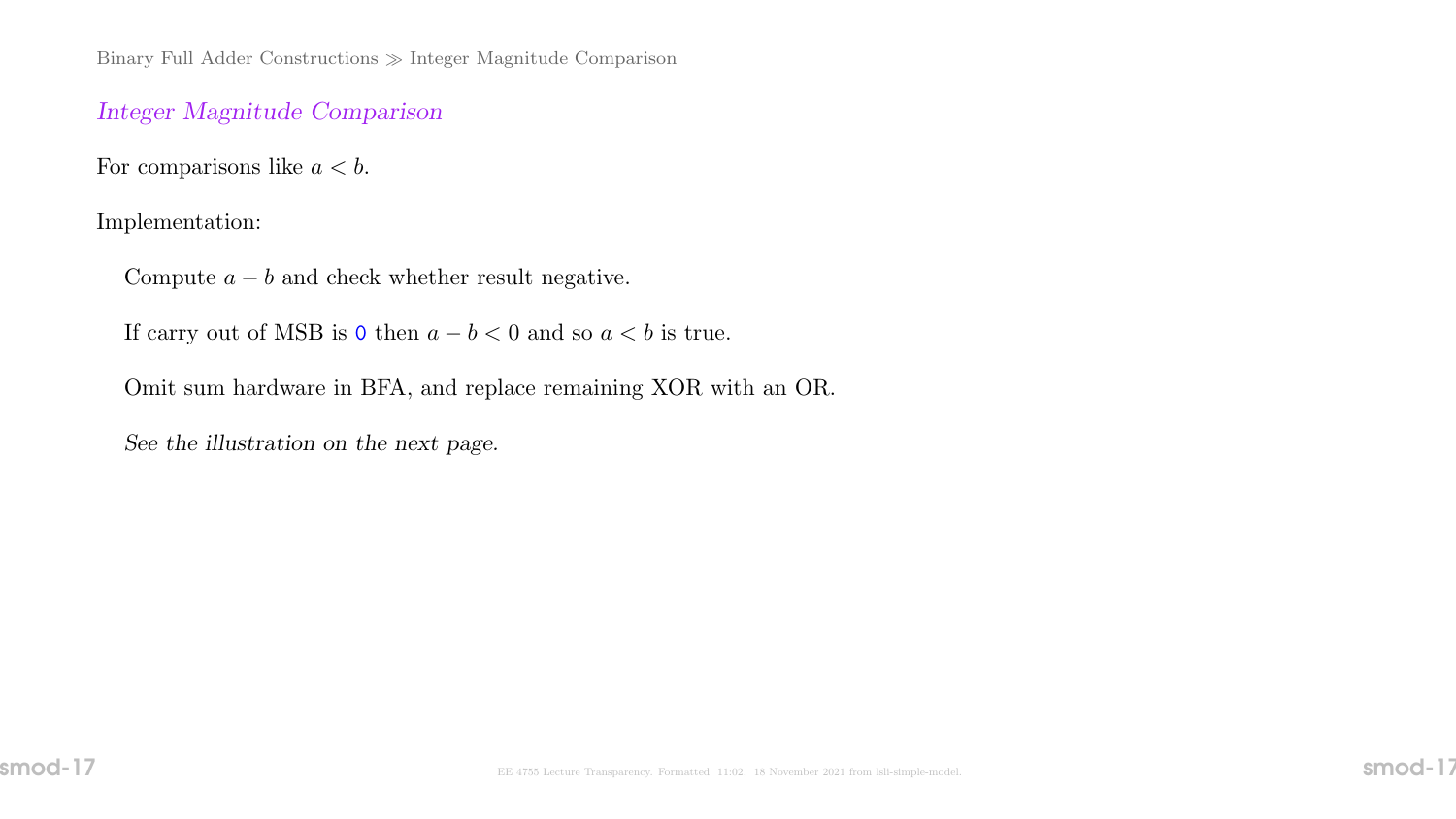

#### Integer Magnitude Comparison Construction

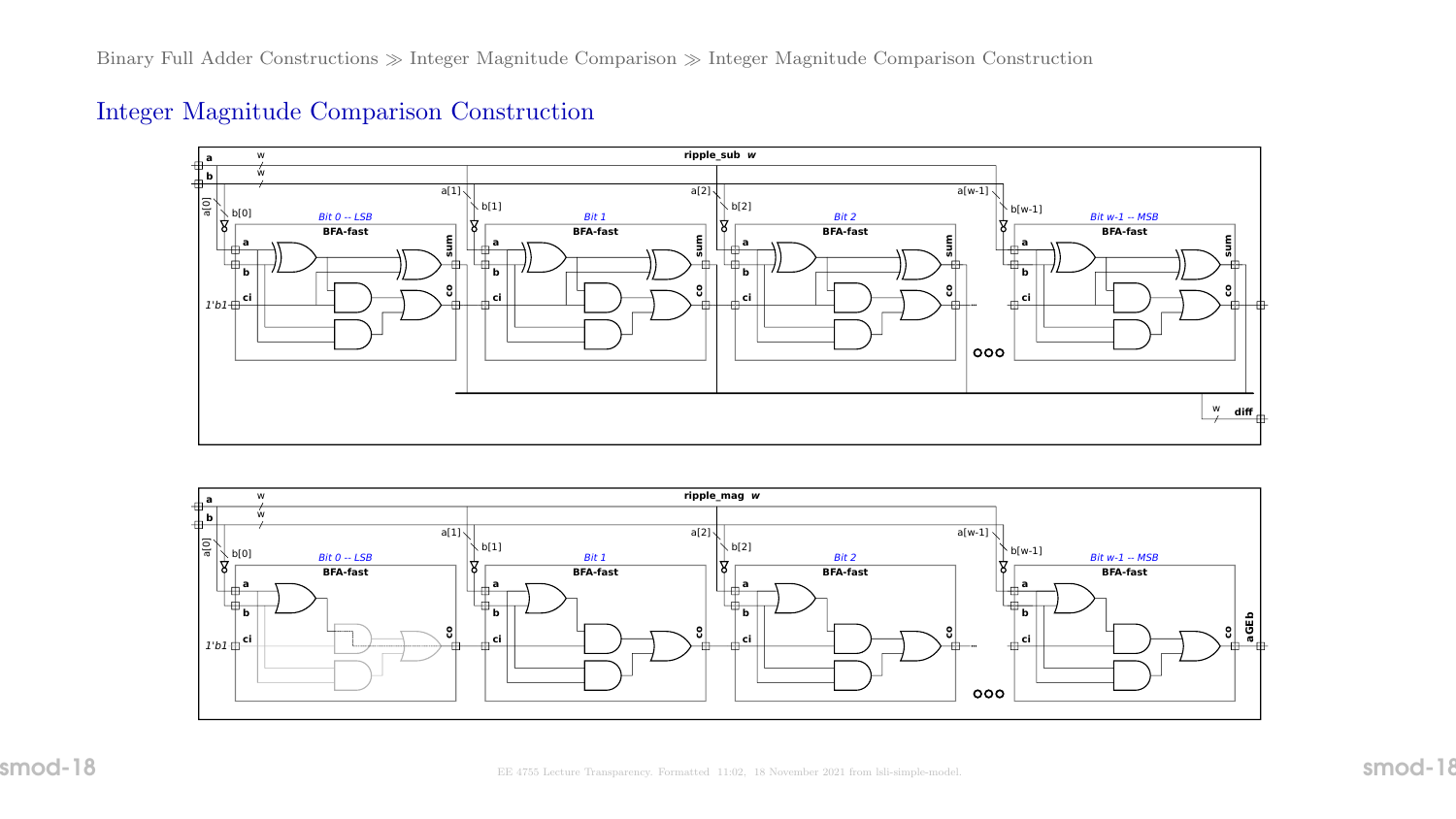Binary Full Adder Constructions  $\gg$  Integer Magnitude Comparison  $\gg$  Cost and Delay of Integer Magnitude Comparison

### Cost and Delay of Integer Magnitude Comparison

Cost Computation

Each modified BFA now costs  $4 u_c$ .

Total cost:  $4w u_c$ 

Delay Computation

Delay is 3 for first bit, 2 for remaining bits.

Total delay:  $[2w + 1]$   $u_t \approx 2w$   $u_t$ .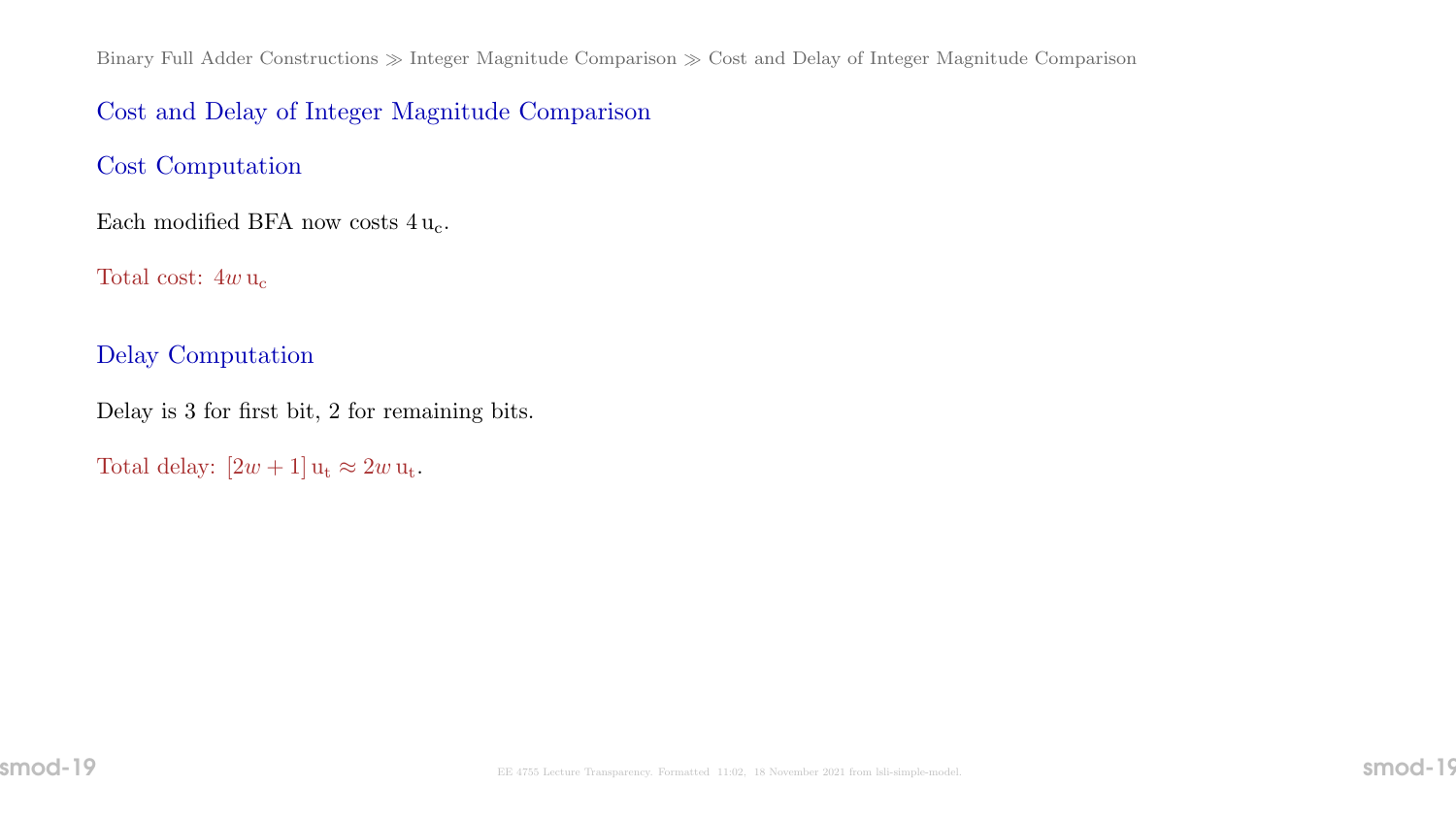Binary Full Adder Constructions  $\gg$  Cascaded Ripple Units

#### Cascaded Ripple Units

For computations using ripple units. . .

... such as  $a + b + e$ , and  $(a + b) < e$ , etc.

Cost Computation

Cost is sum of costs of each ripple unit.

For example,  $a + b + c$  is two ripple adders, cost is  $18w u_c \dots$ ...  $(a + b) < e$  is a ripple adder plus a magnitude comparison:  $[9w + 4w]u_c = 13w u_c$ .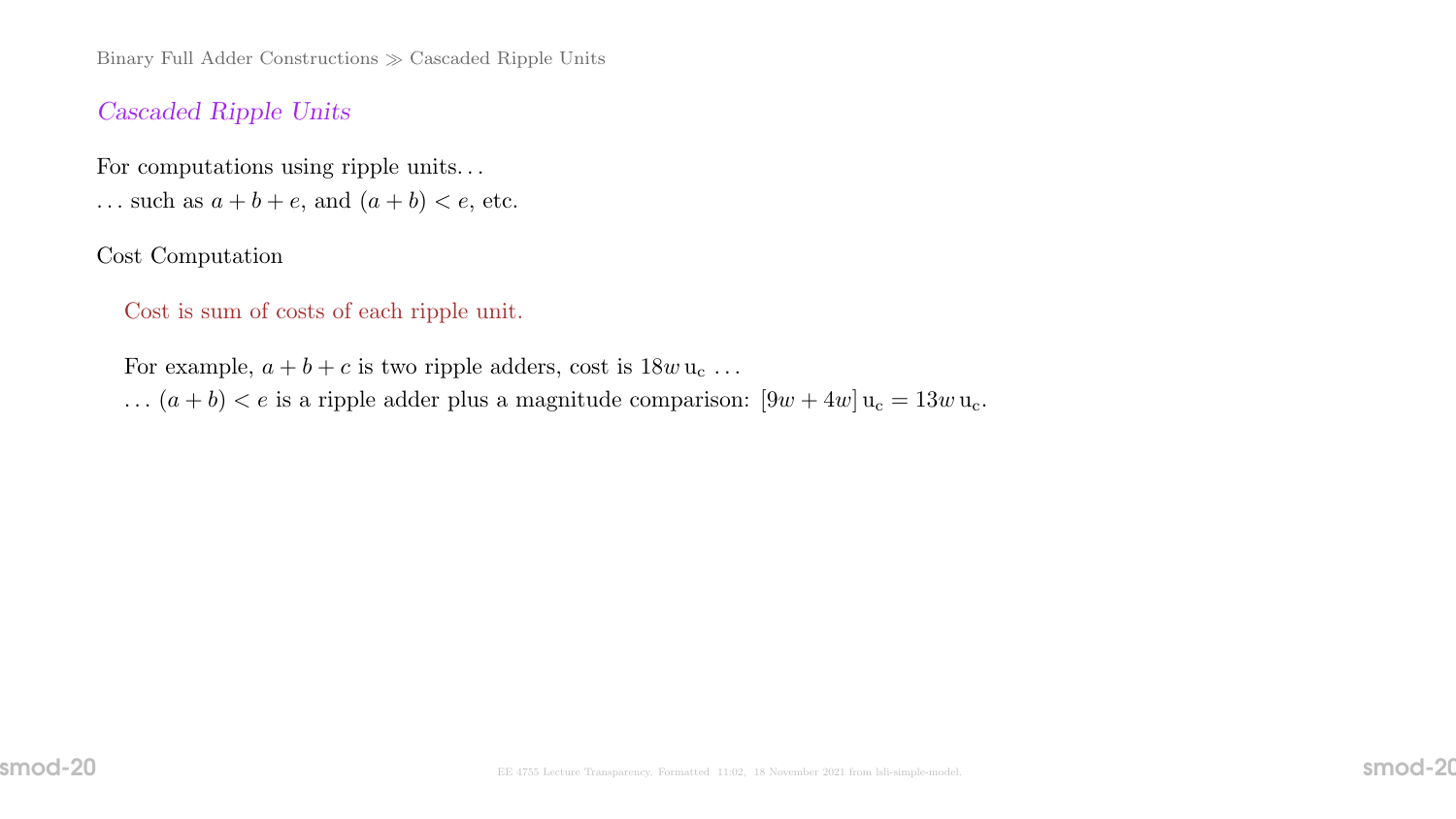Binary Full Adder Constructions  $\gg$  Cascaded Ripple Units

Delay Computation:

Consider  $(a + b) + e$ .

Naïve analysis: wait for  $a + b$  to finish, then start  $+e$ .

But, LSB of  $a + b$  available after only  $4 u_t \dots$ ... bit *i* is available after  $(4 + 2i)$   $u_t$  ... ... so the +e computation can start after  $4 u_t$ .

Delay for two ripple units is  $[4 + 2(w + 1)]u_t$ .

Delay for bit *i* at output of *n* ripple units is  $[4(n-1) + 2(i+2)]u_t$ .

Delay for *n* ripple units is  $[4(n-1) + 2(w+1)]$ u<sub>t</sub>.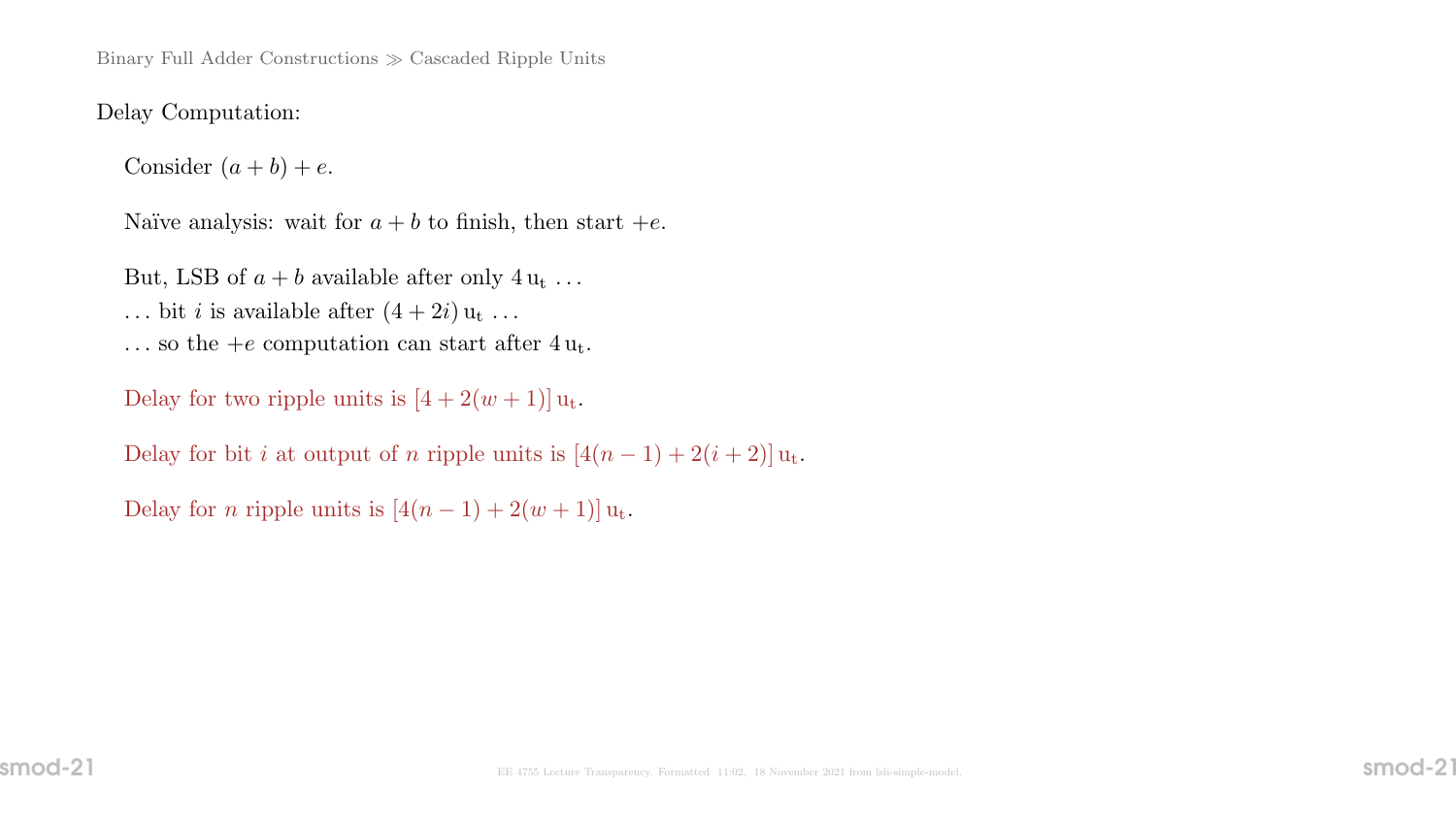# Cost and Performance with Constant Inputs

#### Constant Inputs

Signal values which never change.

Cost and delay are radically different when an input never changes.

In Verilog, this might be an elaboration-time constant . . . . . . or other expressions that never change.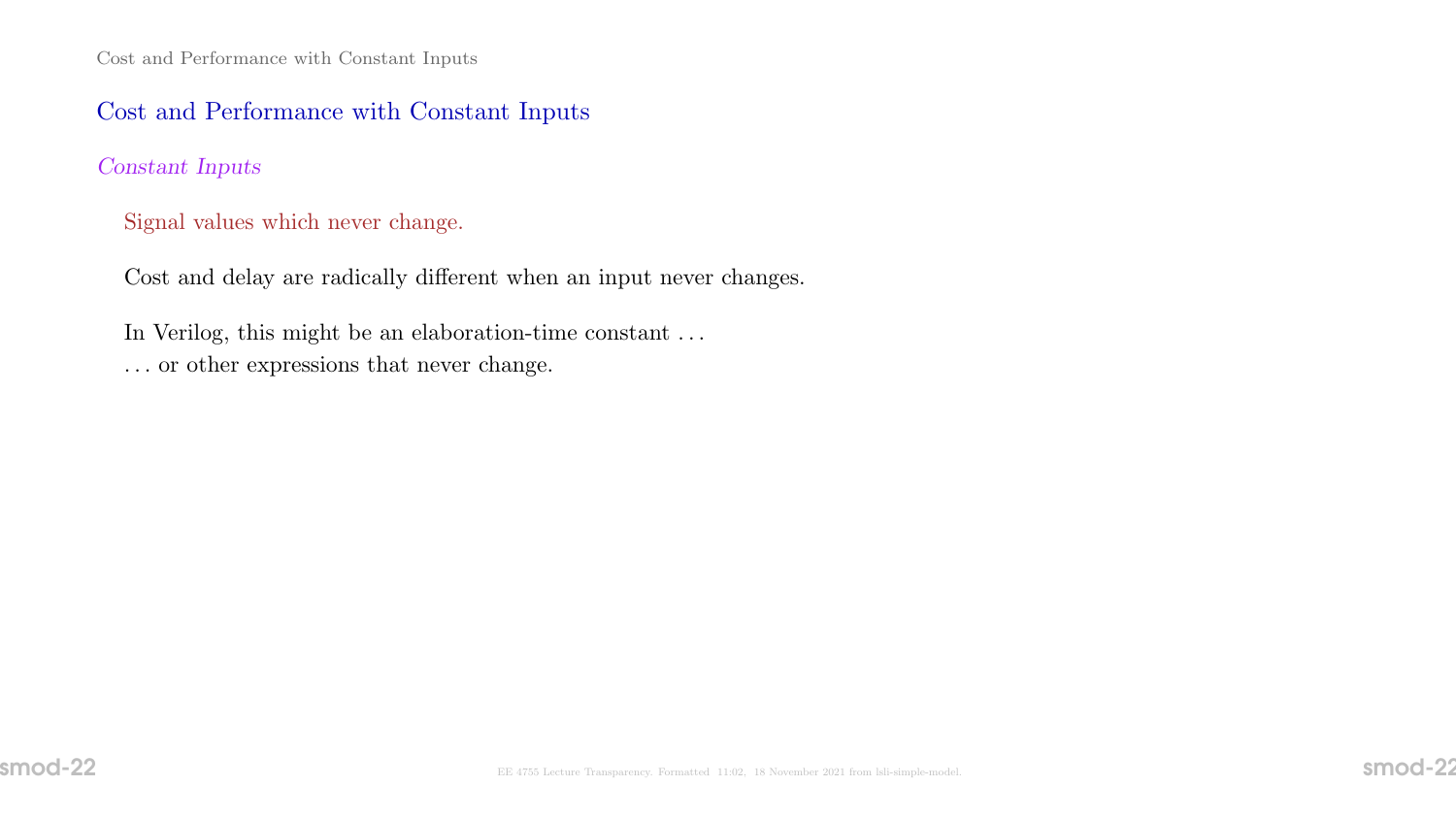# Multiplexor Constant-Input Optimizations

Sample Mux Optimizations

Costs:

From top to bottom:  $1 u_c$ ,  $1 u_c$ ,  $0 u_c$ .

Delays:

From top to bottom:  $1 u_t$ ,  $1 u_t$ ,  $0 u_t$ .